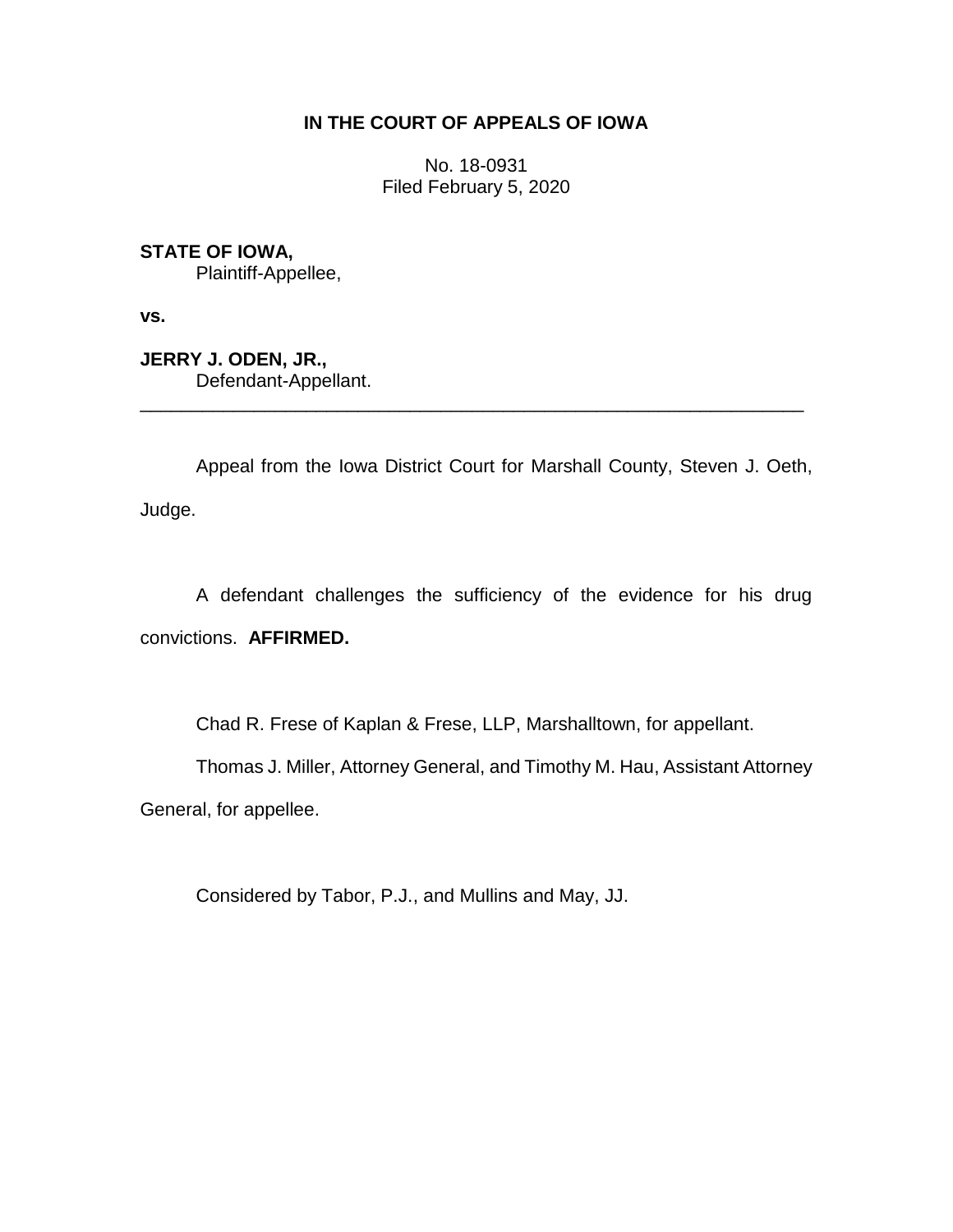## **TABOR, Presiding Judge.**

The district court found Jerry Oden, Jr. guilty of conspiring to deliver heroin and possession of marijuana with intent to deliver. On appeal, Oden contests the sufficiency of the evidence for those convictions. He emphasizes inconsistencies in the testimony of the State's witness, Andrew Hilleman. After giving due deference to the factfinder's credibility assessment, we affirm Oden's convictions.

## **I. Facts and Prior Proceedings**

Two hours after he sent a text message to Oden's phone asking if he could "come buy one," employees of a Kwik Star in Marshalltown found Hilleman on the floor of the women's restroom in their convenience store. The employees called police. Officer Eric Siemens was the first to respond to the scene. The officer found Hilleman unresponsive, but alive. A plastic spoon containing a white residue rested next to Hilleman on the floor. On the diaper-changing station, Officer Siemens found cotton swabs, car keys, and a wallet.

Next to arrive was paramedic Melinda Cross. She noted Hilleman was emitting snoring sounds and had pinpoint-sized and non-reactive pupils, cool skin, and a bluish tinge around his lips. Suspecting Hilleman had overdosed on opioids, paramedics administered Narcan to counter the effects. While starting the Narcan intravenously, Cross found a hypodermic needle under Hilleman. She handed it over to police. Officer Siemens also collected the spoon, swabs, and a pea-sized sand-colored rock. A field test revealed one of the cotton swabs had absorbed an opioid.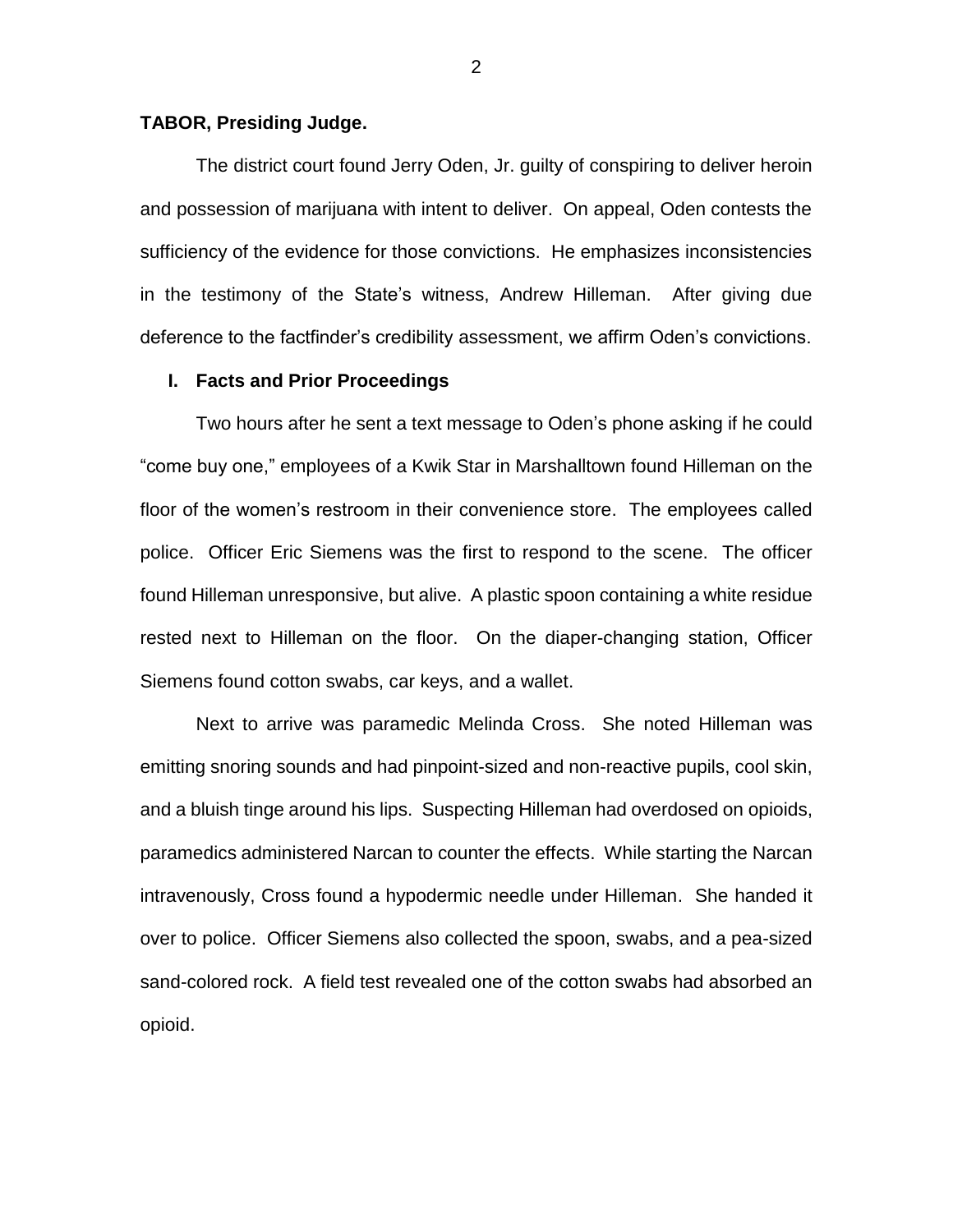After receiving the Narcan, Hilleman woke up and began vomiting. His breathing improved. The paramedics transported him to the hospital. When asked by the paramedics, Hilleman denied taking any drug.

Three days later, Hilleman started working with the Mid Iowa Drug Task Force. He identified Oden and Jamie Connett as his sources for heroin. Hilleman told Detective Chad Hillers that Connett kept heroin in the freezer at her house. The detective determined that between April and August 2017, Oden, Connett, and Hilleman had been involved in several drug transactions.

The police identified the Marshalltown addresses for Oden and Connett. Officers executed search warrants simultaneously at both residences. At Connett's place, officers found marijuana in her dining-room hutches. In particular, investigators located a Girl Scout tin containing one dozen individually wrapped baggies of marijuana—six weighing between 1.1 and 1.2 grams and six weighing between 3.1 and 3.3 grams. The tin also contained another clear baggie of marijuana. In a second hutch, investigators found another baggie of marijuana and a digital scale. The total weight of the seized marijuana was 14.18 grams. At Connett's residence, investigators found little evidence of marijuana usage, for example, no pipes or rolling papers.

Investigators looked inside Connett's freezer but did not verify Hilleman's contention they would find heroin. Investigators did find a baggie with a residue different than marijuana in a laundry basket in the dining room.

At Oden's residence, SWAT team members discovered Oden sitting just inside the front door. Investigators discovered two cell phones side by side on an end table. Detective Hillers called the number Hilleman had provided, and one of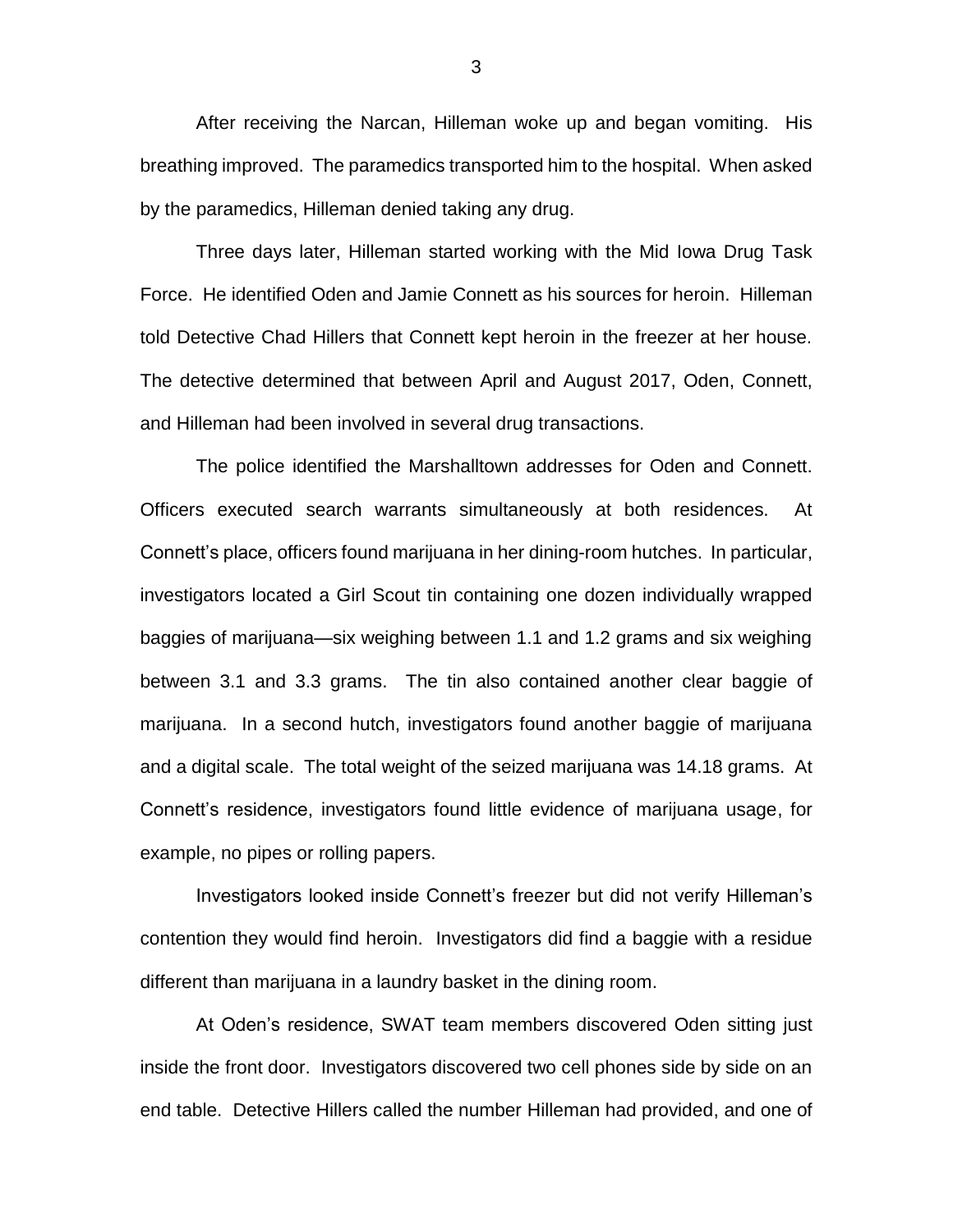the phones rang. Investigators also discovered cash and a scale with drug residue. They searched the basement and found a plastic baggie with residue, hypodermic needles, caps, and a spoon with some residue.

The State charged Oden with ongoing criminal conduct in violation of Iowa Code section 706A.2(4) (2017), delivery or possession with intent to deliver heroin in violation of section 124.401(1)(c)(1), and possession of marijuana with intent to deliver in violation of section 124.401(1)(d).

At trial, Hilleman acknowledged his drug use—"mainly opiates, dabbled in heroin a little bit." Hilleman testified he met Oden through two acquaintances— James and Precious Douglas. The Douglases were living in Oden's basement. Hilleman testified James and Precious would sometimes supply painkillers and opioids to him. Connett was another source of drugs for Hilleman. She testified Oden would arrive at her home with a "white powder" packaged for sale and would place it inside her freezer. Hilleman corroborated this testimony and said that Connett retrieved the heroin from her freezer during purchase transactions.

The State introduced a number of text messages as evidence of drug transactions. Investigators extracted these messages from the cell phones seized at Oden's residence. No explicit language describing drug deals appeared in messages. But the district court accepted the State's position that the terms "on the way for 60," "on the way to get a 60," "James or Precious coming to get one green," "[j]ust 1 gram," and "he said do 60" all referred to drug dealing.

The district court acquitted Oden on the count of ongoing criminal conduct but convicted him on the other two drug offenses. The court noted "after considering Hilleman's appearance and demeanor while testifying and considering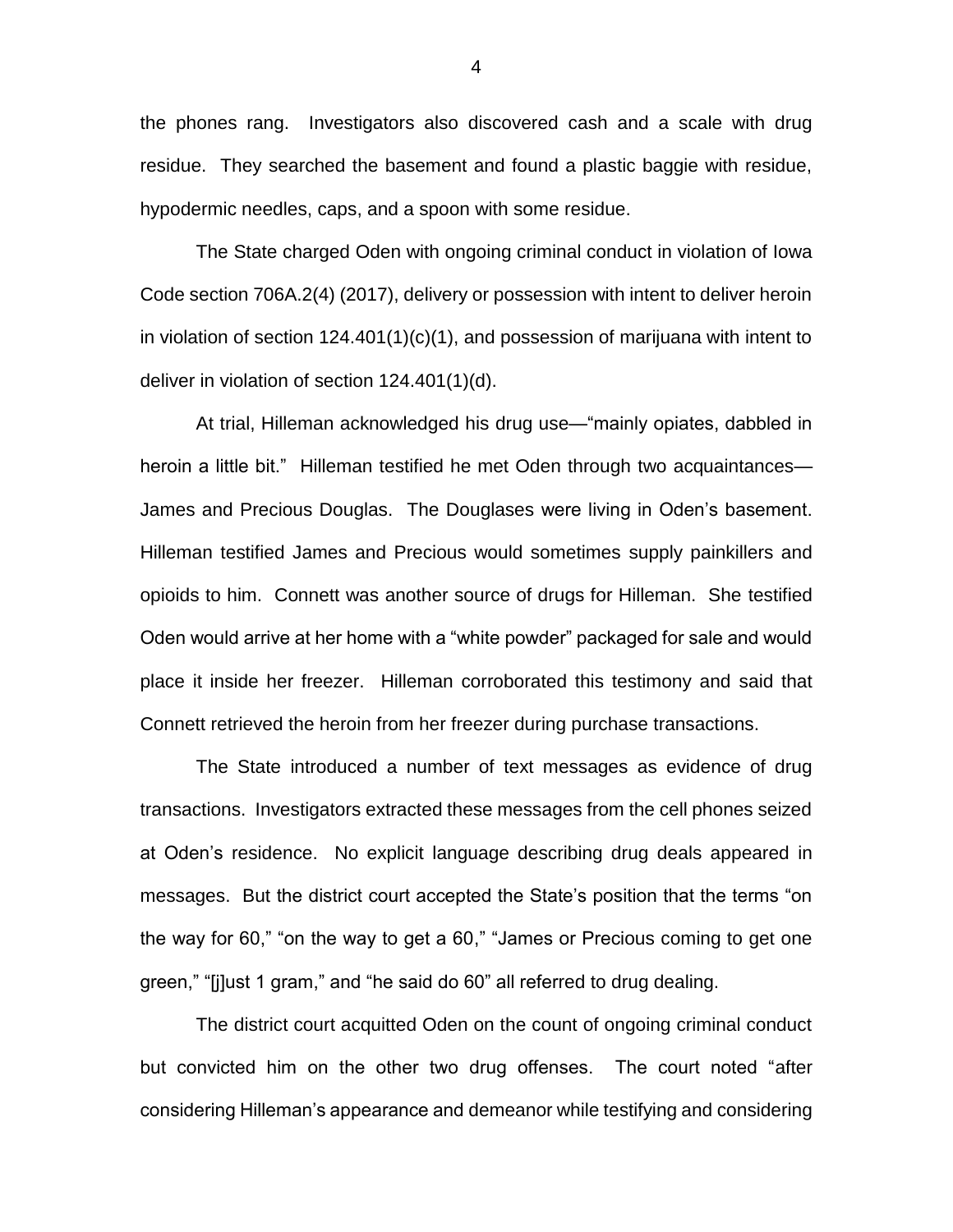his explanation for not telling the truth, the court accepts his testimony that he obtained the heroin" from Oden through Connett. The court also concluded Oden and Connett were "co-conspirators relative to the sale of marijuana."

Oden appeals the court's verdicts.

### **II. Scope and Standards of Review**

We review claims of insufficient evidence in bench trials no differently from those challenges in jury trials. *State v. Myers*, 924 N.W.2d 823, 826–27 (Iowa 2019). If substantial evidence supports the court's verdict, we will affirm. *Id.* We view the record in the light most favorable to the verdict. *Id*. Our substantialevidence review is for errors at law. *Id.*

#### **III. Analysis**

Oden challenges the sufficiency of the State's evidence to support the court's conclusion that he committed two drug offenses—delivery or possession with intent to deliver heroin and possession of marijuana with intent to deliver. We will address each count in turn.

## **A. Delivery or possession of heroin with intent to deliver**

The district court found Oden conspired with Connett to deliver heroin to Hilleman. To uphold that finding, we must determine the State proved beyond a reasonable doubt (1) Oden and Connett agreed one or both of them would deliver heroin; (2) Oden entered into the agreement with the intent to promote or facilitate that delivery; (3) Oden, Connett, or both committed an overt act in furtherance of their common plan; and (4) Connett was not a law enforcement agent or assisting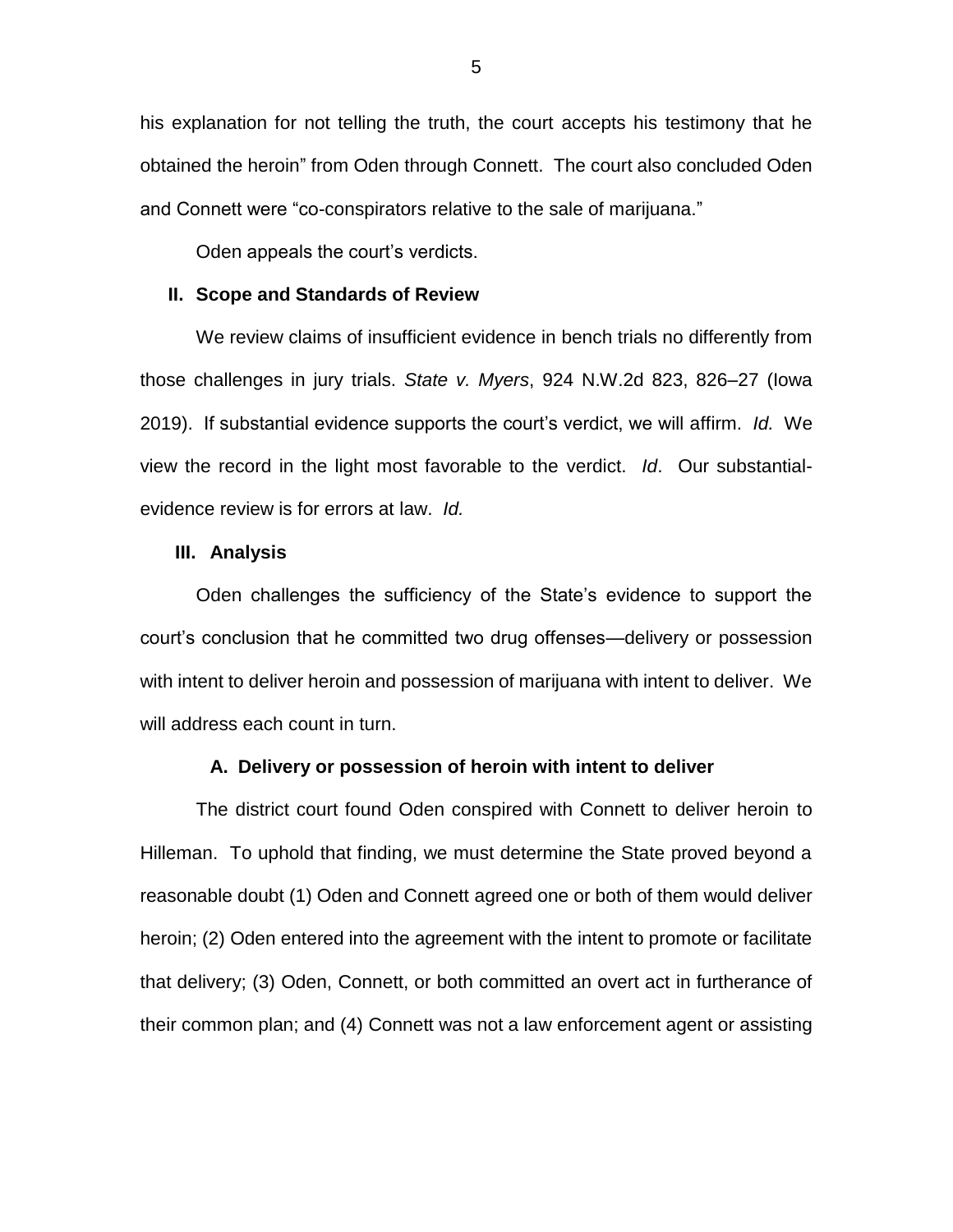law enforcement agents in the investigation when the conspiracy began.<sup>1</sup> *See* Iowa Code §§ 124.401(1)(c), 706.1.

On appeal, Oden contends the State was required to prove he distributed heroin to Hilleman on the date of the overdose. Oden points out Hilleman did not admit to the paramedics he had taken drugs but testified at trial that it was Connett who handed him the heroin that day. Oden further challenges the State's theory because Hilleman testified he obtained a powder substance from Connett and not the rock form the police discovered in the Kwik Star bathroom. Oden also suggests Precious Douglas was another plausible source for Hilleman's heroin.

In its ruling, the district court rejected Oden's arguments. The district court recognized Hilleman's credibility flaws but accepted his explanation for not telling the truth to the paramedics. The district court also relied on the text message exchanges between Connett and Oden to conclude that Oden was involved in drug distribution. The district court considered Connett's denial that she distributed heroin to Hilleman on the day of the overdose. Because Connett acknowledged many deliveries of white substance on Oden's behalf, the district court believed she simply forgot about that specific delivery. After reviewing the record, we believe the State met its burden of proof. We defer to the district court's fact finding because it was in a better position to weigh the credibility of the witness. *See State v. Jacobs*, 607 N.W.2d 679, 685 (Iowa 2000).

First, we find sufficient evidence Oden and Connett agreed to deliver heroin. Connett testified she was involved in the sale of drugs with Oden. She testified

 $\overline{a}$ 

<sup>&</sup>lt;sup>1</sup> Oden does not challenge the fourth element.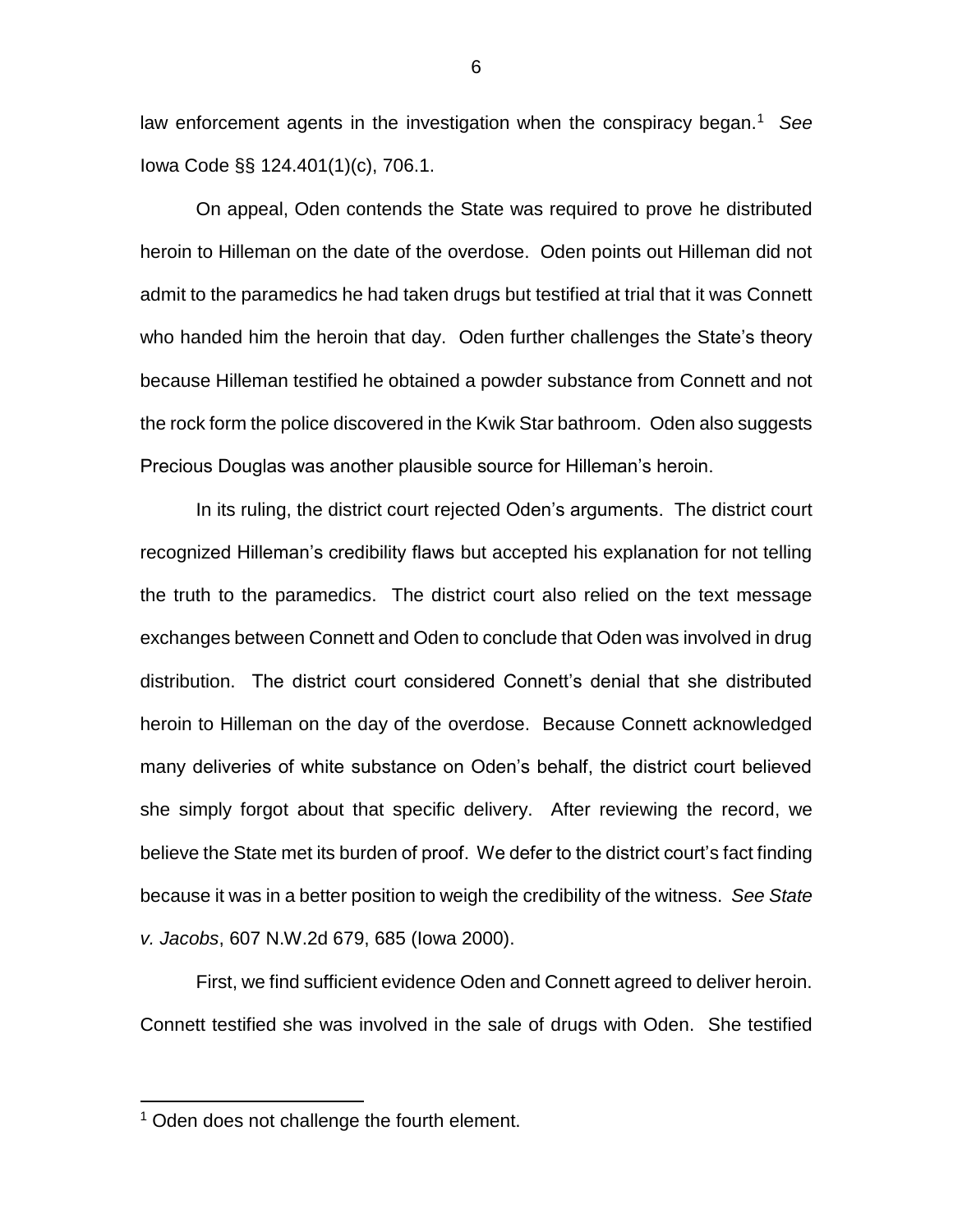Oden would arrive at her home with "white powder" packaged for sale and would place it in her freezer. Corroborating Connett's testimony, Hilleman testified he would retrieve the heroin from Connett's freezer whenever he made a purchase. Moreover, text messages retrieved from Oden and Connett outlined and corroborated a drug scheme.

Second, Oden entered into an agreement with the intent to promote or facilitate the heroin delivery. Text messages and Hilleman's testimony revealed that parties would ordinarily contact Oden to arrange a transaction but would sometimes text Connett directly regarding product price and availability. After Oden arranged sales, buyers would arrive at Connett's home to pick up their purchases. Sometimes Oden would personally conduct the transaction at Connett's home. Text messages also demonstrated Oden and Connett coordinated to complete sales whenever Connett would be out of the house or Oden was unavailable.

Third, the State produced evidence both Oden and Connett committed overt acts in furtherance of the conspiracy. Connett would collect drug-sales money for Oden. Oden had keys and access to Connett's home. And critically, Hilleman's testimony about his drug purchases from Oden found corroboration in their text messages. Whether the overt acts occurred on the date of the overdose is not a material element of the conspiracy offense. *See State v. Griffin*, 386 N.W.2d 529, 532 (Iowa Ct. App. 1986) (where the date is not a material element of the crime, the State has no burden to prove when the offense occurred).

When viewed in the light most favorable to the State, the evidence substantially supported the court's verdict.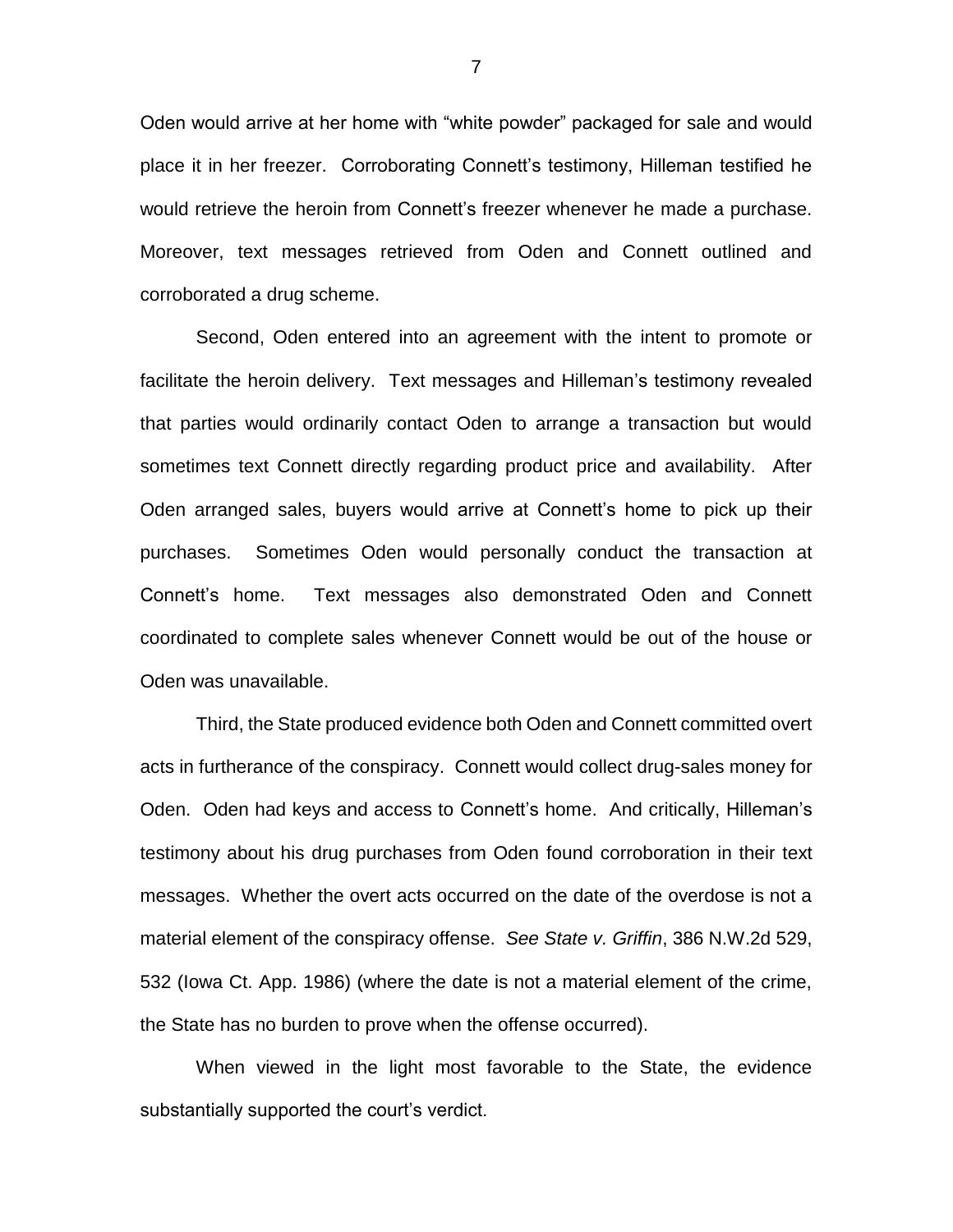### **B. Possession of marijuana with intent to deliver**

Oden also challenges his conviction for possession of marijuana with intent to deliver under Iowa Code section 124.401(1)(d). He claims the State's evidence "failed on the element of possession."

Under Iowa law, a person has constructive possession of a controlled substance "when the [person] has knowledge of the presence of the controlled substance and has the authority or right to maintain control of it." *State v. Carter*, 696 N.W.2d 31, 38–39 (Iowa 2005) (citation omitted). The State may establish possession by direct or circumstantial evidence such as (1) incriminating statements; (2) incriminating actions upon the police discovery of a controlled substance among or near the person's belongings; (3) fingerprints on the packages containing the controlled substance; and (4) any other circumstances linking the person to the controlled substance. *See State v. Maxwell*, 743 N.W.2d 185, 194 (Iowa 2008). The State argues under those guiding factors, the evidence supports Oden's constructive possession of the marijuana. *See id.* The State points to Connett's testimony, the cell phone data and the corroborating circumstances, including Hilleman's testimony he had first contacted Oden to obtain marijuana.

Oden wishes to dissociate himself from the marijuana found at Connett's residence during the execution of the search warrant. Oden argues that because Connett testified she would deal drugs on her own and have people contact her directly for marijuana, the court should not have found him guilty as her accomplice. The district court rejected that argument, finding the text messages established both Connett and Oden participated in the marijuana sales.